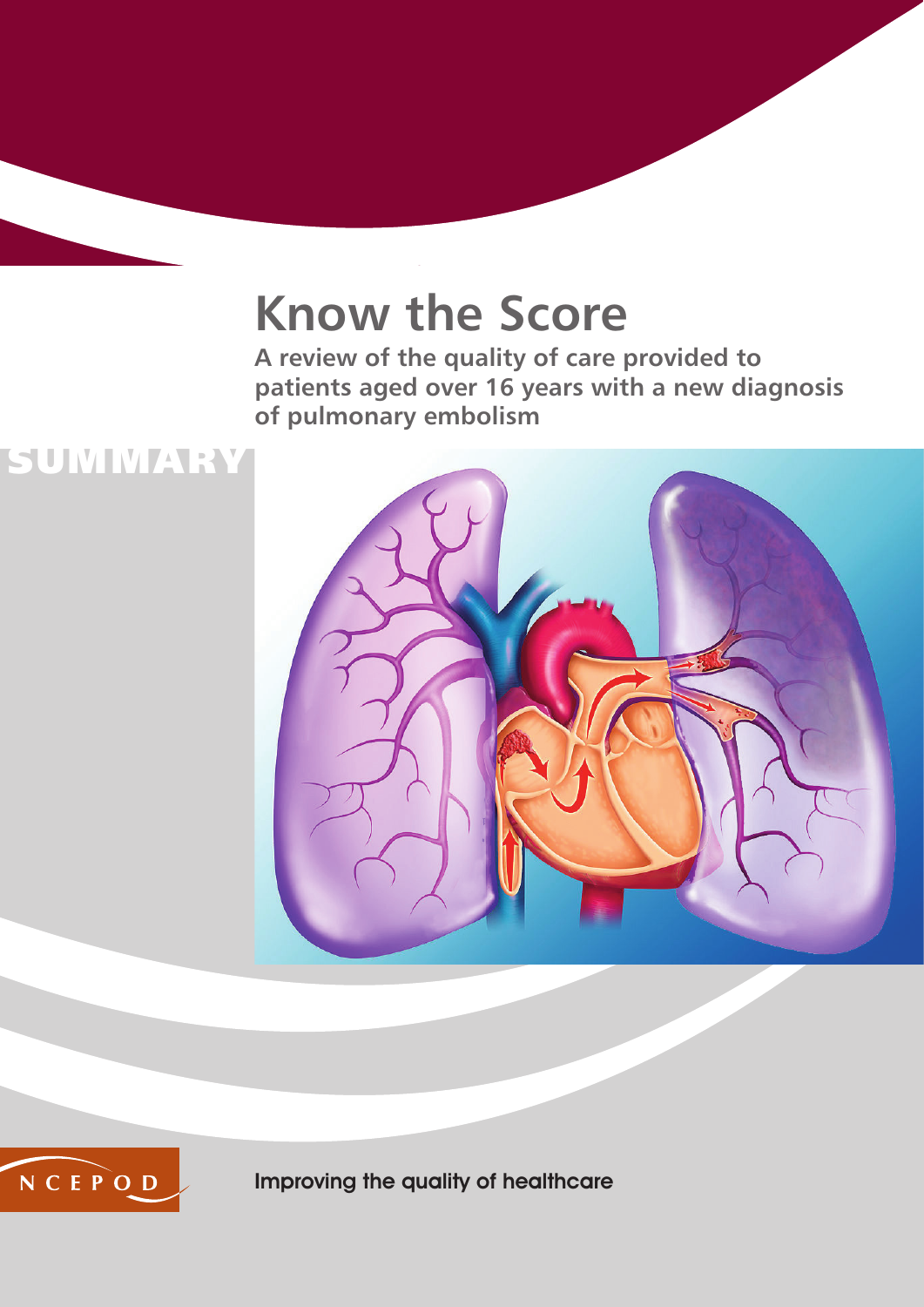### **Know the Score**

A review of the quality of care provided to patients aged over 16 years with a new diagnosis of pulmonary embolism.

A report published by the National Confidential Enquiry into Patient Outcome and Death (2019)

The National Confidential Enquiry into Patient Outcome and Death (NCEPOD) is an independent body to which a corporate commitment has been made by the Medical and Surgical Royal Colleges, Associations and Faculties related to its area of activity. https://www.ncepod.org.uk/about.html NCEPOD is a company, limited by guarantee (3019382) and a registered charity (1075588).

The report has been compiled by: V Srivastava FRCP (Glasg) MD – Clinical Co-ordinator (Acute Medicine) Guy's and St Thomas' NHS Foundation Trust S J McPherson BSc MRCP FRCR EBIR – Clinical Co-ordinator (Interventional Radiology) Leeds Teaching Hospitals NHS Trust

N C E Smith PhD – Clinical Researcher and Deputy Chief Executive D Koomson BSC (Hons) – Research Assistant M Mason PhD – Chief Executive

The authors and Trustees of NCEPOD would like to thank the NCEPOD staff for their work in collecting and analysing the data for this study: Aysha Butt, Donna Ellis, Heather Freeth, Dolores Jarman, Kathryn Kelly, Kirsty MacLean Steel, Nicholas Mahoney, Eva Nwosu, Karen Protopapa, Hannah Shotton and Anisa Warsame.

This report should be cited as: The National Confidential Enquiry into Patient Outcome and Death. Know the Score. 2019. London

The Medical and Surgical Clinical Outcome Review Programme is commissioned by the Healthcare Quality Improvement Partnership (HQIP) as part of the National Clinical Audit and Patient Outcomes Programme (NCAPOP). HQIP is led by a consortium of the Academy of Medical Royal Colleges, the Royal College of Nursing, and National Voices. Its aim is to promote quality improvement in patient outcomes. The Clinical Outcome Review Programmes, which encompass confidential enquiries, are designed to help assess the quality of healthcare, and stimulate improvement in safety and effectiveness by systematically enabling clinicians, managers, and policy makers to learn from adverse events and other relevant data. HQIP holds

the contract to commission, manage and develop the National Clinical Audit and Patient Outcomes Programme (NCAPOP), comprising around 40 projects covering care provided to people with a wide range of medical, surgical and mental health conditions. The programme is funded by NHS England, the Welsh Government and, with some individual projects, other devolved administrations and crown dependencies www.hqip.org.uk/nationalprogrammes.

© 2019 Healthcare Quality Improvement Partnership (HQIP)

Designed and published by Dave Terrey dave.terrey@ greysquirrel.co.uk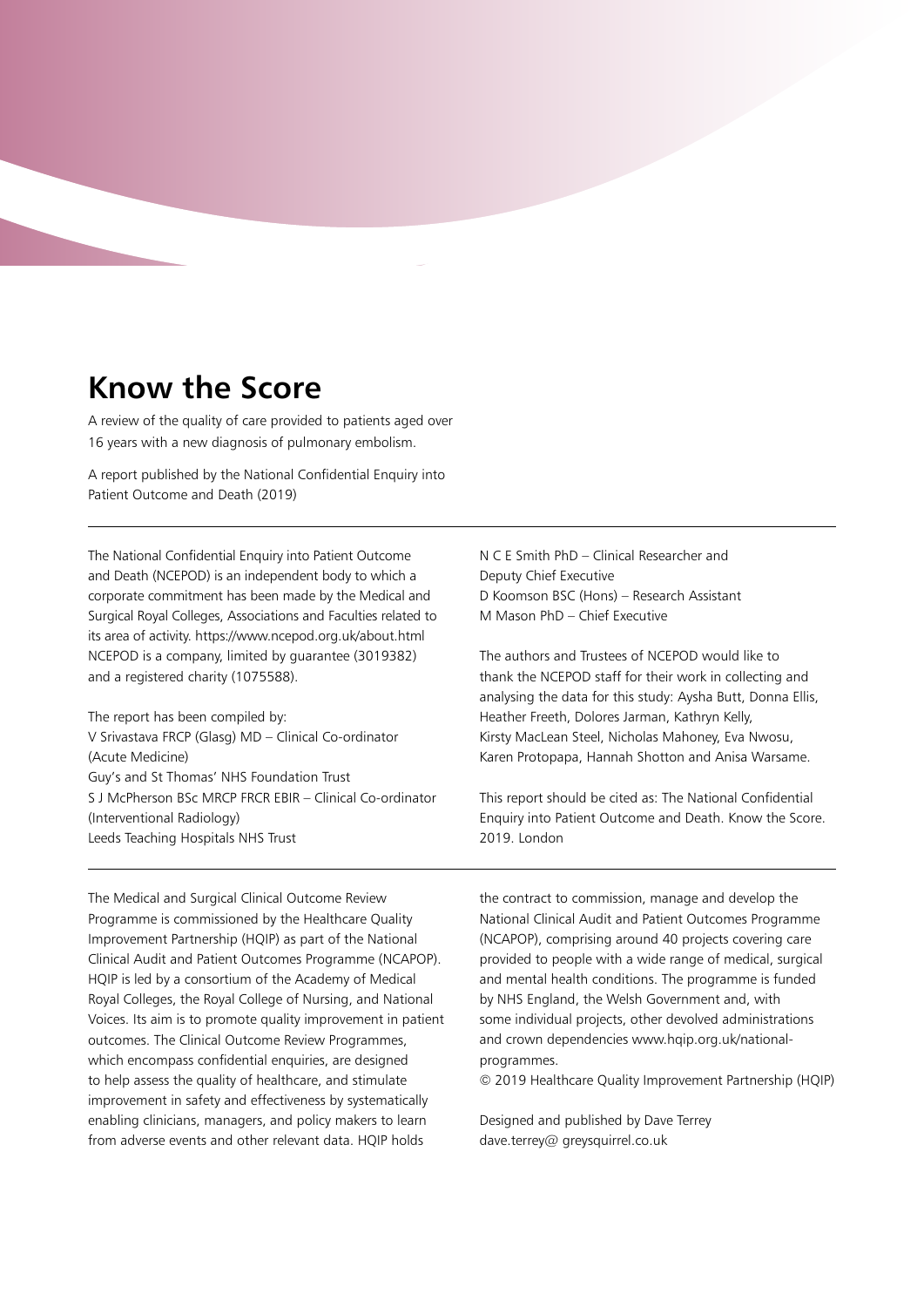## **Contents**

| Introduction             | 3  |
|--------------------------|----|
| <b>Executive summary</b> | 5  |
| <b>Recommendations</b>   | 6  |
| Method and data returns  | 13 |
| <b>References</b>        | 16 |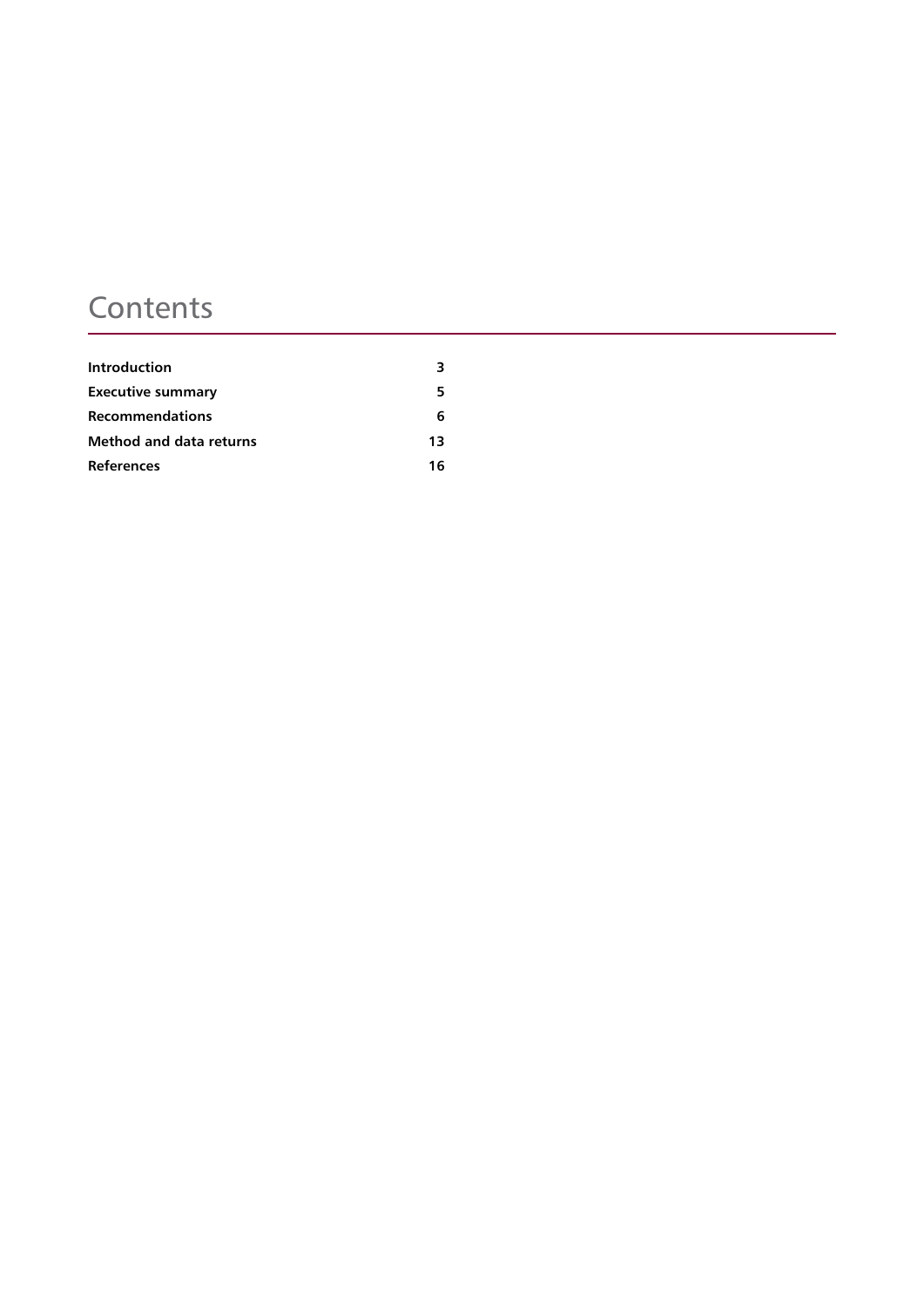## Introduction

Despite advances in the ability to prevent, diagnose and treat acute pulmonary embolism (PE) it remains an important cause of morbidity and mortality. Its association with air travel, hospitalisation, active cancer, pregnancy and some chronic conditions is well recognised and involves all age groups, including the young. Estimates suggest that there are more than 25,000 hospital deaths in the UK each year from venous thromboembolism (VTE), $<sup>2</sup>$  and previous studies have</sup> shown that for every diagnosed case of a non-fatal PE there are 2.5 cases of fatal PE that were not diagnosed.<sup>3</sup>

Key steps to effective care for patients includes prevention, prompt diagnosis and treatment:

- Prevention of healthcare-related deep vein thrombosis (DVT) includes the use of anticoagulants or mechanical methods. The Commissioning for Quality and Innovation (CQUIN) for VTE introduced in England in 2010 requiring all hospitalised patients to have a VTE risk assessment at admission, has resulted in significant improvement in the assessment and prevention of VTE.<sup>4</sup>
- CT Pulmonary Angiography (CTPA) is commonly used to diagnose PE.5 However, to be effective this service should be available, promptly in all hospitals, especially out-of-hours. Also, because of the risk posed by x-rays and iodinated contrast media, alternative strategies are required in high-risk patients such as pregnant patients suspected to have an acute PE.
- The standard treatment is anticoagulation. The combined recommendations from NICE guideline 144 and Quality Standard 29 recommends that heparin therapy should be started immediately if the time taken to confirm the diagnosis is likely to be more than one hour.5,8 This can expose patients to unnecessary treatment and the associated risks of anticoagulation. Furthermore, inadequate monitoring of some anticoagulant medications can lead to under-treatment of PE or adverse effects, like excessive bleeding. Unrecognised drug interactions, particularly with antibiotics, can also contribute to harm.

To aid safe and effective treatment it is possible to estimate the risk of adverse outcomes of PE, following diagnosis, using prediction tools like the Pulmonary Embolism Severity Index (PESI) (See Appendix 1). CTPA can also provide objective evidence of right heart strain, an indicator of PE severity, but the consistency with which this is acted upon is unknown.

Following the success of DVT management in outpatient settings, selected patients with an acute PE are now being considered for ambulatory care. However, the risk assessment and governance of outpatient management for PE has not yet been standardised. In fact there were no UK national standards for the outpatient management of PE until the British Thoracic Society (BTS) published their guideline for the initial outpatient management of PE in 2018.<sup>6</sup> More recently the Cochrane Library published a systematic review on the outpatient versus inpatient treatment for acute PE. It concluded that only low quality evidence is available from two published randomised controlled trials on outpatient versus inpatient treatment in low risk patients with acute PE. The studies did not provide evidence of any clear difference between the two pathways in overall mortality, bleeding or recurrence of PE.7

There is a large body of existing UK guidance on the care for patients with venous thromboembolism which has been used as reference material in this study:

- NICE Clinical Guideline 144 (Venous Thromboembolic Diseases: diagnosis, management and thrombophilia testing) (2012 updated in 2015)<sup>5</sup>
- NICE Quality Standard QS29 for the diagnosis and management of venous thromboembolism (2013)<sup>8</sup>
- British Thoracic Society (BTS) guideline for the initial outpatient management of pulmonary embolism - Quality Standards for the outpatient management of pulmonary embolism (PE) are being drafted<sup>6</sup>
- The Scottish Intercollegiate Guideline Network (SIGN) Guideline 122 (Prevention and Management of Venous Thromboembolism) (2010 updated in 2014).<sup>9</sup>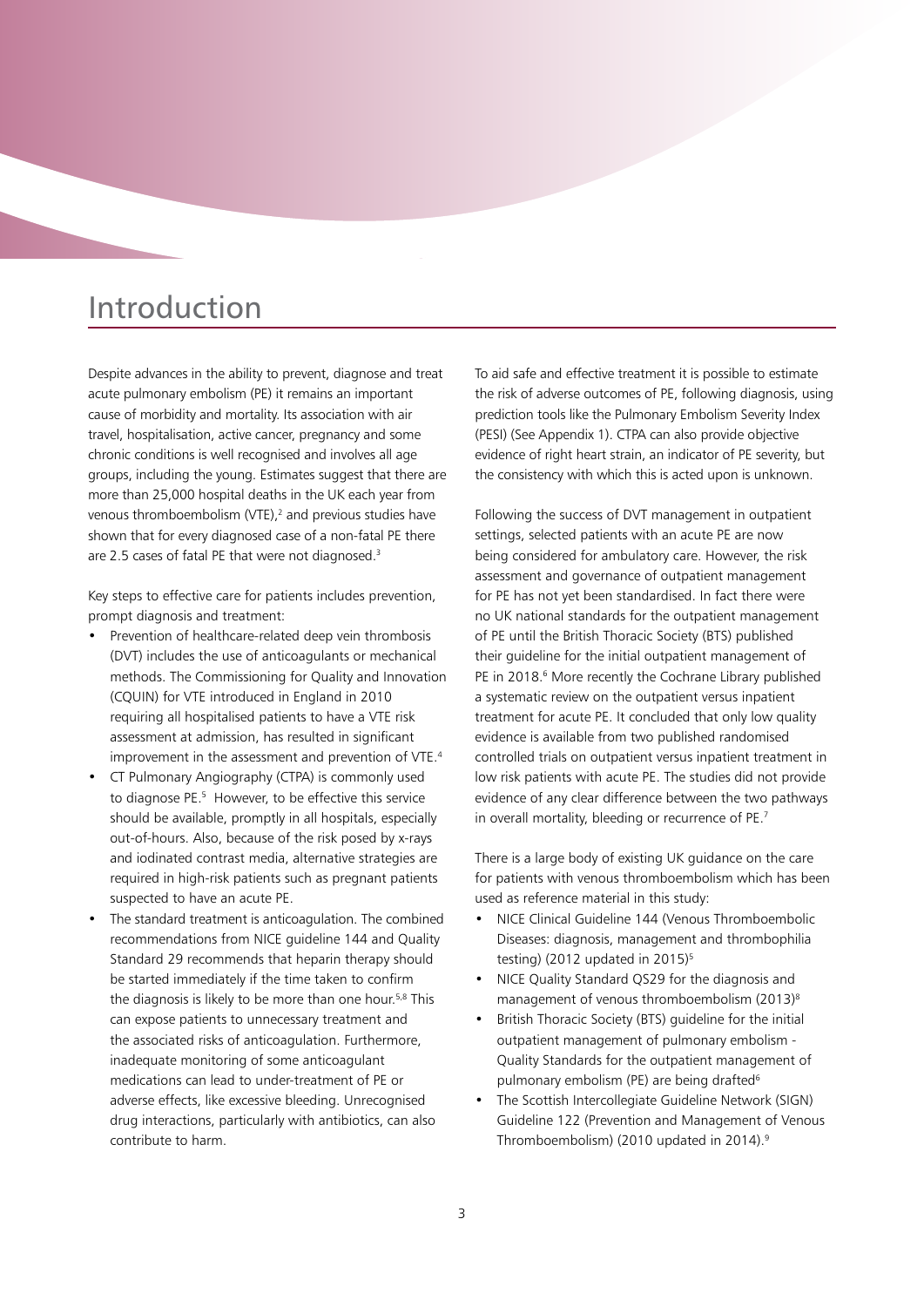In addition, a range of international guidelines and scientific statements are also available including:

- European Society of Cardiology Guidelines on the Diagnosis and Management of Acute Pulmonary Embolism (2014)10
- • American Heart Association Scientific Statement on the Management of Massive and Sub-massive Pulmonary Embolism, Iliofemoral Deep Vein Thrombosis and Chronic Thromboembolic Pulmonary Hypertension  $(2011)^{11}$
- The Best Practice Advice from the Clinical Guidelines Committee of the American College of Physicians (2015): Evaluation of Patients with Suspected Acute Pulmonary Embolism<sup>12</sup>
- The American College of Chest Physicians Guideline and Expert Panel Report (2016) which included guidance on the management of isolated sub-segmental PEs<sup>13</sup>

At the opposite end of the severity spectrum from those patients cared for as outpatients or on an ambulatory care pathway are patients with a massive PE, identified by the presence of haemodynamic compromise. These patients are at a high risk of death and should be considered for thrombolysis. A more controversial area is the optimal care for patients with a sub-massive PE. These patients are haemodynamically normal, but have evidence of right heart strain on CTPA or echocardiography and raised biomarkers like troponin or brain-type natriuretic peptide (BNP).

The study described in this report aimed to identify and explore remediable factors in the process of care for patients with a new diagnosis of PE, who either presented to hospital with symptoms of PE and who were cared for as outpatients or were admitted to hospital, or who developed PE whilst in hospital being treated for another condition.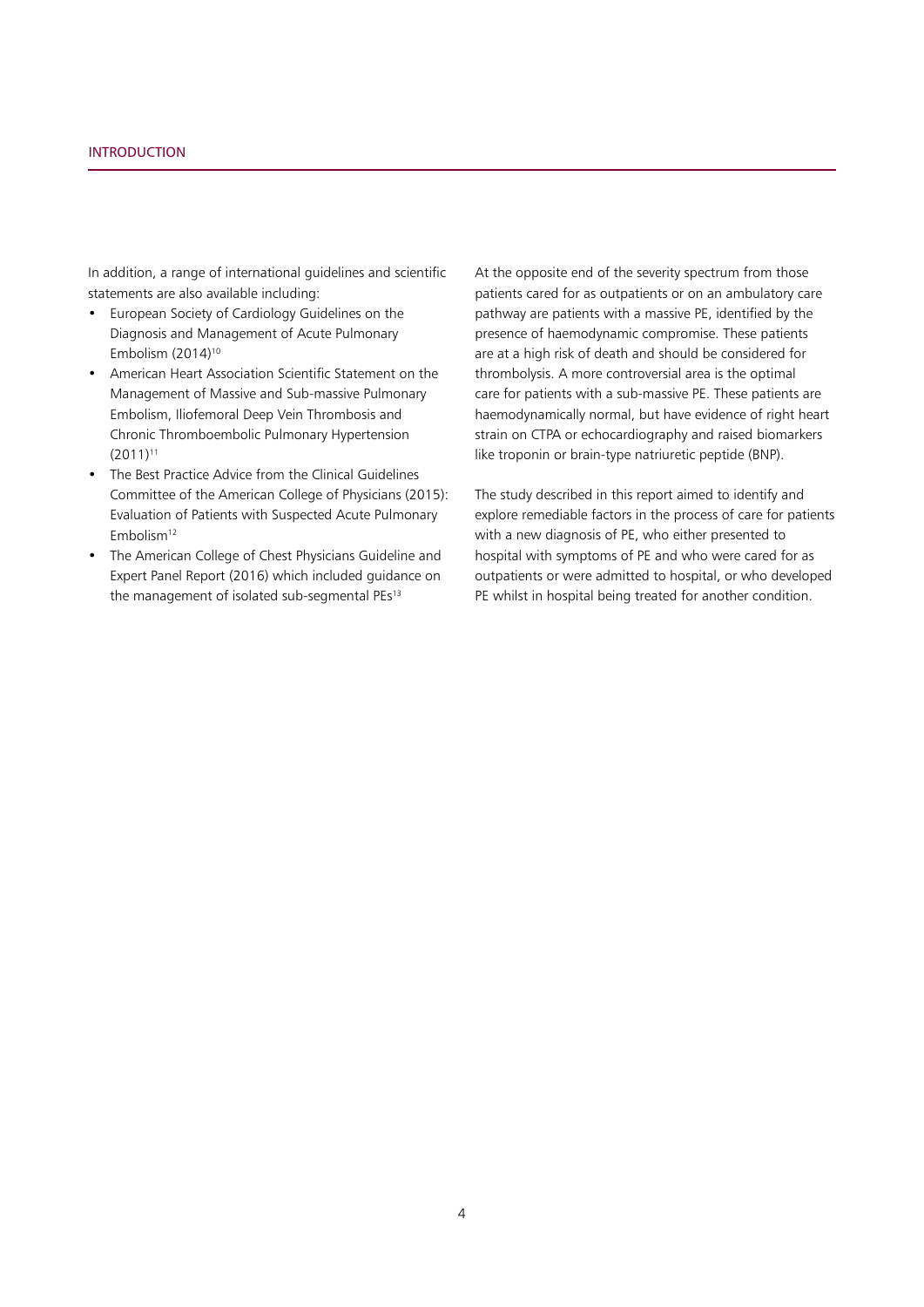## Executive summary

#### **Aim**

The aim of this study was to highlight areas where care could be improved in patients with a new diagnosis of acute pulmonary embolism (PE).

#### **Method**

A retrospective case note and questionnaire review was undertaken in 526 patients aged 16 and over who had a PE either presenting to hospital or who developed a PE whilst as an inpatient for another condition.

#### **Key messages**

One delay or more in the process of care was identified in 161/420 (38.3%) patients, with recognition, investigations and treatment being the most common.

The primary treatment for PE is anticoagulation. It is imperative that this is started as soon as possible. Where there might be a delay to the diagnosis of acute PE anticoagulation should be commenced. In this study the case reviewers reported an avoidable delay in commencing treatment in 90/481 (18.7%) patients.

Once PE has been diagnosed an assessment of PE severity needs to be undertaken in order to treat patients effectively. In 144/179 (80.4%) hospitals their PE policy/guideline included the assessment of PE severity.

This severity assessment was based on a validated scoring system such as PESI or Hestia in 128/142 (90.1%) hospitals. Case reviewers found no evidence of a PE severity assessment in the majority of patients (436/483; 90.3%).

Severe (massive) PE requires additional or alternative treatment. A guideline/protocol for the diagnosis and care of patients with PE was provided at 151/180 (83.9%) hospitals.

Ambulatory care has recently become a recognised pathway for PE management in those patients with low-risk of adverse outcomes. An ambulatory care pathway was used for all or part of the patient journey in 77/474 (16.2%) patients in this study. Wide variation in the selection of patients for ambulatory care was observed, with some highrisk patients being selected on this pathway and low-risk patients not being considered for it, resulting in unnecessary hospital admissions.

Patients should receive all the information they need to make an informed choice, particularly with respect to taking anticoagulation. Treating clinicians were unable to determine if the patient was given verbal or written information regarding PE in 336/600 (56.0%) instances and specific information/ education regarding PE was not routinely provided to patients at 55/167 (32.9%) hospitals.

An outpatient follow-up was not routinely arranged following a PE diagnosis in 32/179 (17.9%) hospitals. Where routine outpatient follow-up was a standard arrangement, it included a decision on the duration of anticoagulation in 138/147 (93.9%) hospitals and an assessment of whether the PE was provoked or unprovoked in 135/143 (94.4%). Case reviewers were of the opinion that follow-up was inadequate for 50/308 (16.2%) patients where there was adequate information for them to make a determination.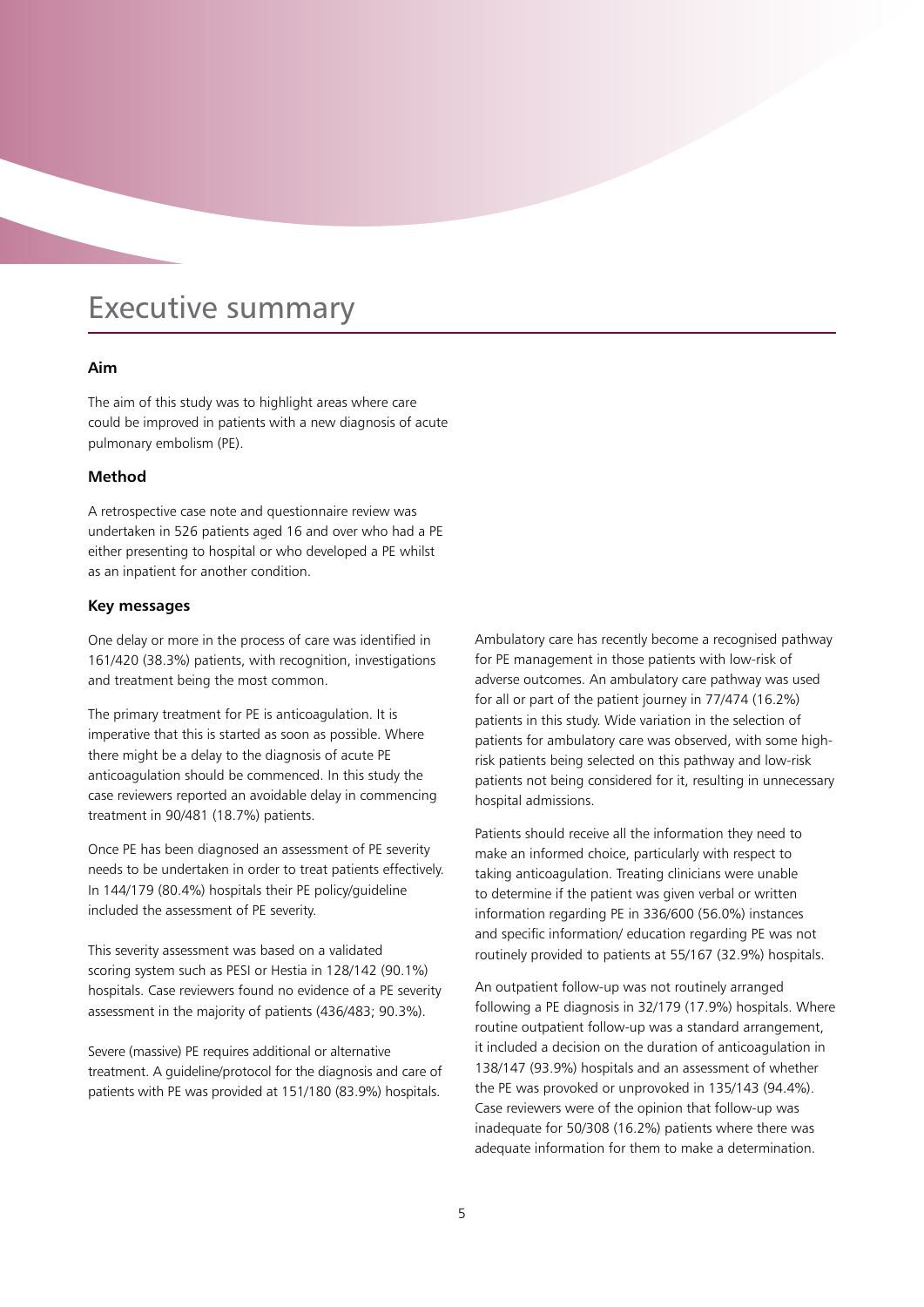## Recommendations

These recommendations have been formed by a consensus exercise including all those listed in the acknowledgements and highlight a number of areas that are suitable for local quality improvement initiatives.

Recommendations 1 to 6 have been highlighted as being the primary focus for action.

| PRINCIPAL RECOMMENDATIONS |                                                                                                                                                                                                                                                                                                                                                                                                                   | Key findings and guidelines that support the recommendation.<br>The $#$ number is the key finding number in the report                                                                                                                                                                                                                                             |                                                                                                                                                                                         |  |
|---------------------------|-------------------------------------------------------------------------------------------------------------------------------------------------------------------------------------------------------------------------------------------------------------------------------------------------------------------------------------------------------------------------------------------------------------------|--------------------------------------------------------------------------------------------------------------------------------------------------------------------------------------------------------------------------------------------------------------------------------------------------------------------------------------------------------------------|-----------------------------------------------------------------------------------------------------------------------------------------------------------------------------------------|--|
|                           | Give an interim dose of anticoagulant<br>to patients suspected of having an<br>acute pulmonary embolism (unless<br>contraindicated) when confirmation of<br>the diagnosis is expected to be delayed by<br>more than one hour. The anticoagulant<br>selected, and its dose, should be<br>personalised to the patient. This timing is in<br>line with NICE QS29 2013.<br>(All Clinicians, Quality Improvement Lead) | <b>CHAPTER 8 - PAGE 58</b><br>#52. Case reviewers were of the opinion that<br>there was an avoidable delay in commencing<br>treatment in 90/481 (18.7%) patients<br><b>CHAPTER 8 - PAGE 58</b><br>#53. More than half of the avoidable delays<br>recorded were because an anticoagulant was<br>not prescribed 44/90 (48.9%) and/or not<br>administered 5/90 (5.5%) | NICE QS29 - Venous<br>thromboembolism in adults:<br>diagnosis and management                                                                                                            |  |
| $\overline{2}$            | Document the severity of acute pulmonary<br>embolism immediately after the<br>confirmation of diagnosis. Severity should<br>be assessed using a validated standardised<br>tool, such as 'PESI' or 'sPESI'. This score<br>should then be considered when deciding<br>on the level of inpatient or ambulatory<br>care.<br>(All Clinicians)                                                                          | CHAPTER 7 - PAGE 53<br>#45. Case reviewers found no evidence of a<br>formal assessment of PE severity in 436/483<br>(90.3%) cases reviewed<br><b>CHAPTER 7 - PAGE 53</b><br>#46. Data from clinician questionnaires revealed<br>that PE severity was not recorded in 456/559<br>(81.6%) patients                                                                   | Howard LSGE, Barden S,<br>Condliffe R, et al British<br>Thoracic Society Guideline<br>for the initial outpatient<br>management of pulmonary<br>embolism (PE) Thorax<br>2018;73:ii1-ii29 |  |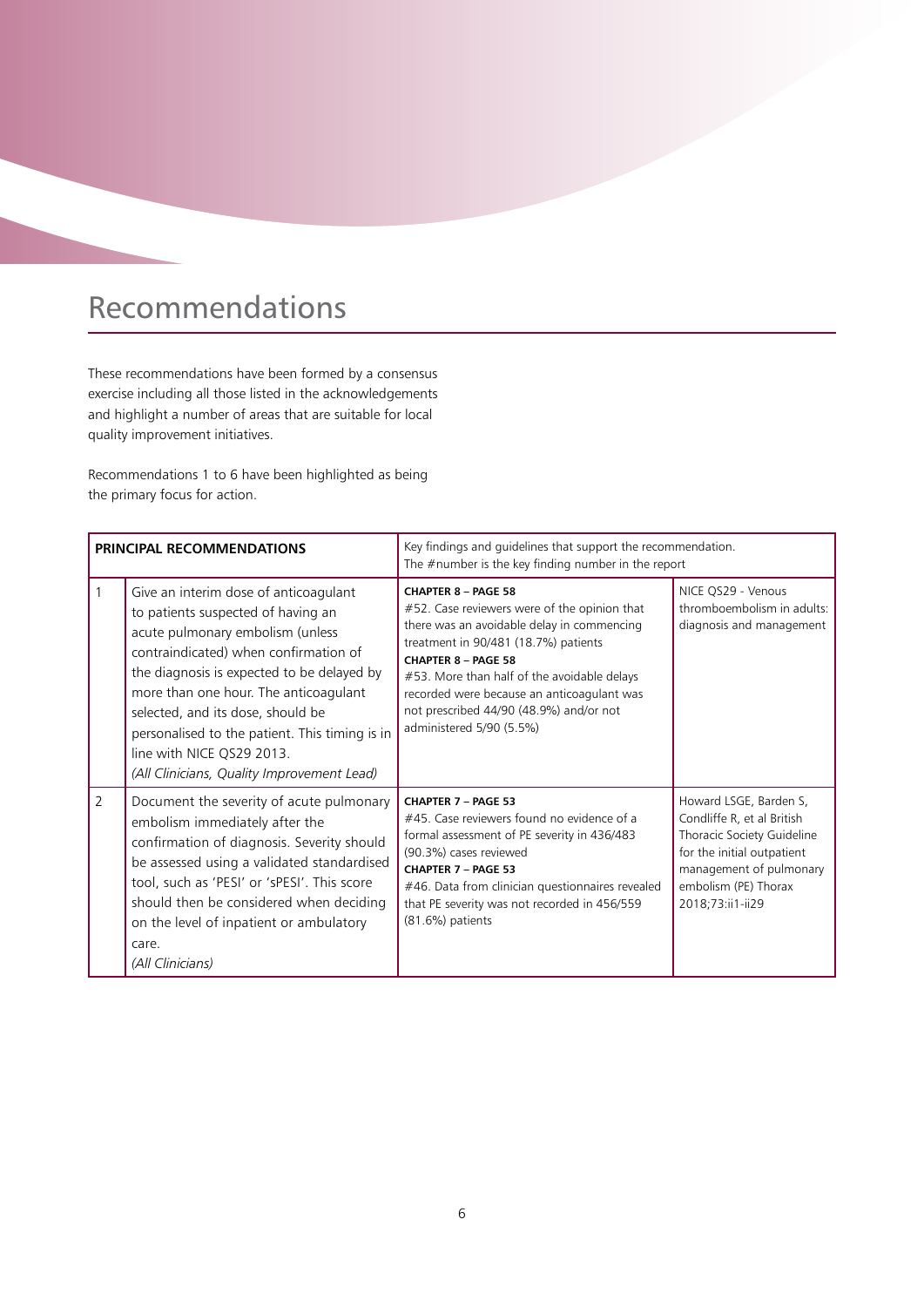| PRINCIPAL RECOMMENDATIONS |                                                                                                                                                                                                                                                                                                                                                                                                                                                                                                | Key findings and guidelines that support the recommendation.<br>The $#$ number is the key finding number in the report                                                                                                                                                                                                                                                                                                                                                                                                                                                                                                                                                                                                                                                                                                                                                                                                                                                                                  |  |
|---------------------------|------------------------------------------------------------------------------------------------------------------------------------------------------------------------------------------------------------------------------------------------------------------------------------------------------------------------------------------------------------------------------------------------------------------------------------------------------------------------------------------------|---------------------------------------------------------------------------------------------------------------------------------------------------------------------------------------------------------------------------------------------------------------------------------------------------------------------------------------------------------------------------------------------------------------------------------------------------------------------------------------------------------------------------------------------------------------------------------------------------------------------------------------------------------------------------------------------------------------------------------------------------------------------------------------------------------------------------------------------------------------------------------------------------------------------------------------------------------------------------------------------------------|--|
| $\mathsf{3}$              | Standardise CT pulmonary angiogram<br>reporting. The proforma should include<br>the presence or absence of right ventricular<br>strain. The completion of these proformas<br>should be audited locally to monitor<br>compliance and drive quality improvement.<br>(At a national level, the Royal College of<br>Radiologists with input from other clinical<br>specialist societies such as the British<br>Thoracic Society).<br>(Clinical Lead for Radiology and Quality<br>Improvement Lead) | <b>CHAPTER 2 - PAGE 22</b><br>#7. Proformas or other structured reporting<br>systems for CTPA were only used in 22/156<br>(14.1%) hospitals<br>CHAPTER 5 - PAGE 47<br>#37. In 177/349 (50.7%) CTPA reports no<br>comment was made on the thrombus burden<br><b>CHAPTER 5 - PAGE 47</b><br>#38. Right heart strain was identified in 93/333<br>(27.9%) patients and 115/333 (34.5%) of<br>reports commented on its absence. In 125/333<br>(37.5%) no comment was made on the right<br>ventricle<br><b>CHAPTER 5 - PAGE 49</b><br>#40. Case reviewers considered half of CTPA<br>reports to be less than good (179/346; 51.7%),<br>including 33/346 (9.5%) which were graded<br>as poor; most commonly due to the lack of<br>comment on the right heart (30/33; 90.9%)<br><b>CHAPTER 5 - PAGE 49</b><br>#41. Where a CTPA report was only rated as<br>adequate and a reason was given (99/146;<br>67.8%) the most common concerns were a<br>failure to comment on the right ventricle in<br>55/99 (55.6%) |  |
| $\overline{4}$            | Look for indicators of massive (high-risk) or<br>sub-massive (intermediate-risk) pulmonary<br>embolism, in addition to calculating the<br>severity of acute pulmonary embolism in<br>the form of:<br>Haemodynamic instability (clinical)<br>i.<br>Right heart strain (imaging)<br>ii.<br>iii. Elevated troponin or brain natriuretic<br>peptide (biochemical).<br>Escalate promptly based on local guidance<br>and document in the case notes.<br>(All Clinicians)                             | <b>CHAPTER 2 - PAGE 21</b><br>#4. A guideline/protocol for the diagnosis<br>and care of patients with massive PE was<br>not provided in 29/189 (15.3%) hospitals.<br>The corresponding figure for sub-massive PE<br>diagnosis and management was 65/176 (36.9%)<br>CHAPTER 4 - PAGE 43<br>#31. Initial investigations which might have<br>altered management were not performed in<br>143/486 (29.4%) patients in the opinion of the<br>case reviewers and in 119/689 (17.3%) patients in<br>the view of the clinicians at the hospital<br><b>CHAPTER 4 - PAGE 43</b><br>#32. In the opinion of the case reviewers,<br>investigations which are usually used to<br>diagnose sub-massive PE (point of care<br>echocardiography) or assess the risk of sub-<br>massive PE patients dying (troponin, BNP/<br>NT-pro-BNP) were omitted in 11/486 (2.3%),<br>41/486 (8.4%) and 15/486 (3.1%)                                                                                                                 |  |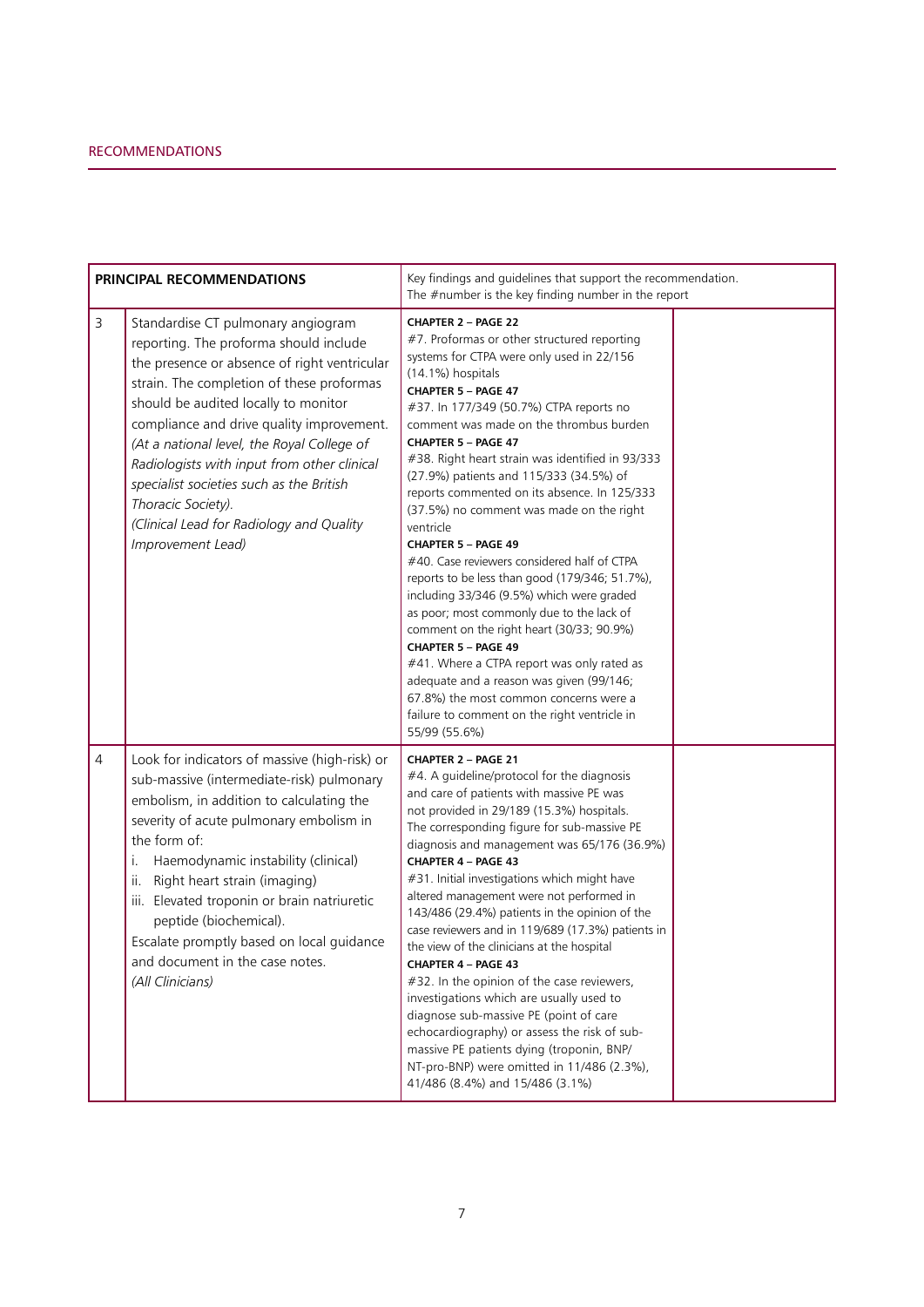| <b>PRINCIPAL RECOMMENDATIONS</b> |                                                                                                                                                                                                                           | Key findings and guidelines that support the recommendation.<br>The $#$ number is the key finding number in the report                                                                                                                                                                                                                                                                                                                                                                                                                                                                                                                                                                                                                                                                                                                                                                                                                                                                                                                                                                                                                                                                                                                                                                                                                                                    |                                                                               |  |
|----------------------------------|---------------------------------------------------------------------------------------------------------------------------------------------------------------------------------------------------------------------------|---------------------------------------------------------------------------------------------------------------------------------------------------------------------------------------------------------------------------------------------------------------------------------------------------------------------------------------------------------------------------------------------------------------------------------------------------------------------------------------------------------------------------------------------------------------------------------------------------------------------------------------------------------------------------------------------------------------------------------------------------------------------------------------------------------------------------------------------------------------------------------------------------------------------------------------------------------------------------------------------------------------------------------------------------------------------------------------------------------------------------------------------------------------------------------------------------------------------------------------------------------------------------------------------------------------------------------------------------------------------------|-------------------------------------------------------------------------------|--|
| 5                                | Assess patients suspected of having an<br>acute pulmonary embolism for their<br>suitability for ambulatory care and<br>document the rationale for selecting or<br>excluding it in the clinical notes.<br>(All Clinicians) | <b>CHAPTER 6 - PAGE 51</b><br>#42.77/474 (16.2%) patients who presented to<br>hospital with clinical suspicion of PE, were cared<br>for on an ambulatory care pathway for all or part<br>of their patient journey<br>CHAPTER 6 - PAGE 51<br>#43. Case reviewers were of the opinion that<br>a further 43/366 (11.7%) patients could have<br>benefitted from an ambulatory pathway<br>CHAPTER 7 - PAGE 53<br>#45. Case reviewers found no evidence of a<br>formal assessment of PE severity in 436/483<br>(90.3%) cases reviewed<br>CHAPTER 7 - PAGE 53<br>#46. Data from clinician questionnaires revealed<br>that PE severity was was not recorded in<br>456/559 (81.6%) patients<br>CHAPTER 7 - PAGE 54<br>#47. Retrospective calculation of PE severity by<br>the case reviewers identified 194 patients in the<br>PESI low-risk groups (Class I and II), 133 patients<br>in the intermediate risk group (Class III) and 162<br>patients in the higher risk groups (Class IV and V)<br>CHAPTER 7 - PAGE 55<br>#48. 43/188 (22.9%) low-risk patients were<br>treated on an ambulatory pathway, suggesting<br>potential missed opportunities for the remaining<br>145/188 (77.1%) low-risk patients<br>CHAPTER 7 - PAGE 55<br>#49. 24/214 (11.2%) with intermediate risk<br>and 6/74 (8.1%) with high-risk scores were<br>ambulated, suggesting excessive<br>risk taking | Commissioning for Quality<br>and Innovation (CQUIN)<br>Guidance for 2019-2020 |  |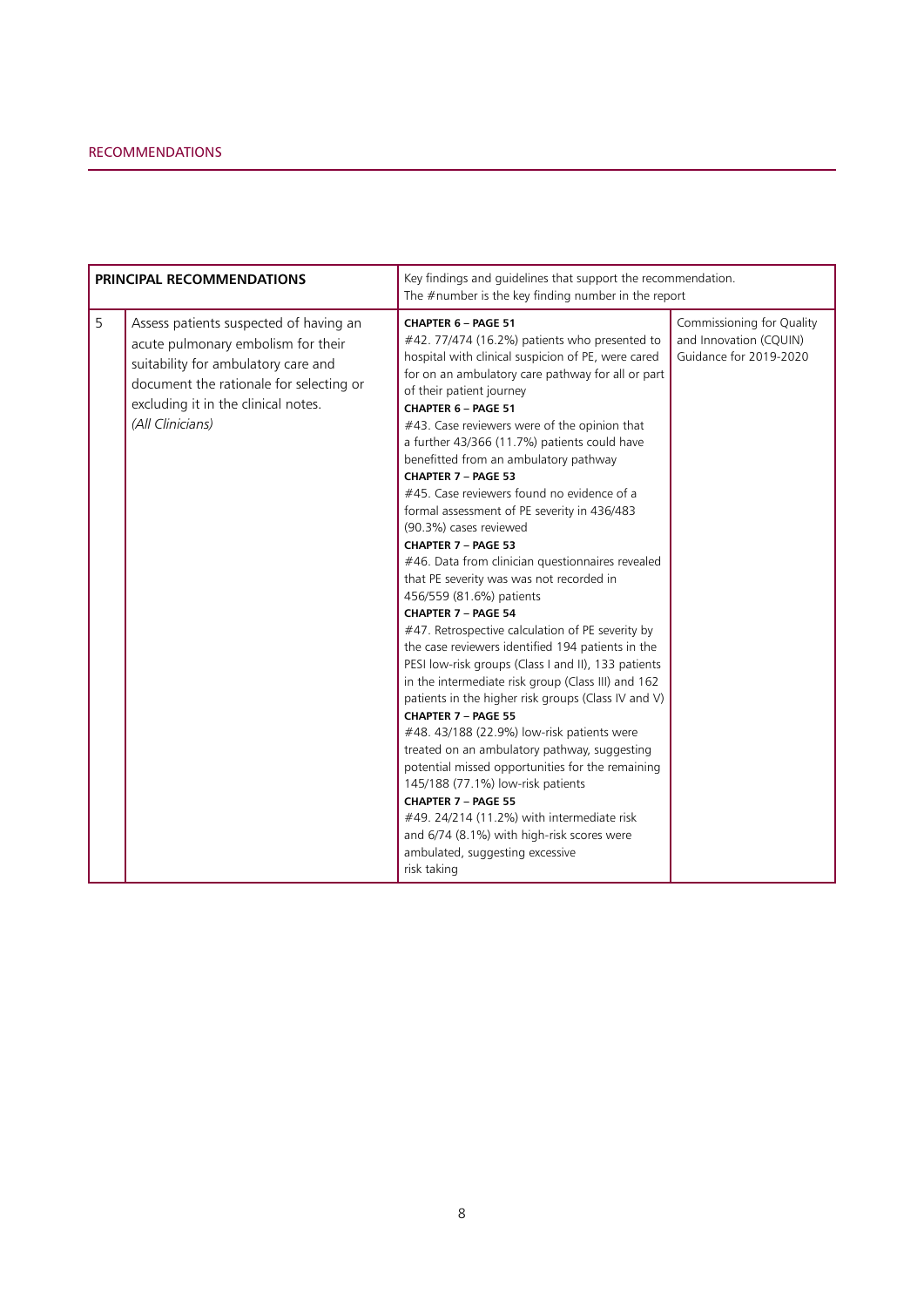| PRINCIPAL RECOMMENDATIONS |                                                                                                                                                                                                                                                                                                                                                                                                                                                                                                                                           | Key findings and guidelines that support the recommendation.<br>The $#$ number is the key finding number in the report                                                                                                                                                                                                                                                                                                                                                                                                                                                                                                                                                                                                                                                                                                                                                                                                                        |                                                                                                                                                                                                                                                                                                                                                                                                                                                                                                                                           |
|---------------------------|-------------------------------------------------------------------------------------------------------------------------------------------------------------------------------------------------------------------------------------------------------------------------------------------------------------------------------------------------------------------------------------------------------------------------------------------------------------------------------------------------------------------------------------------|-----------------------------------------------------------------------------------------------------------------------------------------------------------------------------------------------------------------------------------------------------------------------------------------------------------------------------------------------------------------------------------------------------------------------------------------------------------------------------------------------------------------------------------------------------------------------------------------------------------------------------------------------------------------------------------------------------------------------------------------------------------------------------------------------------------------------------------------------------------------------------------------------------------------------------------------------|-------------------------------------------------------------------------------------------------------------------------------------------------------------------------------------------------------------------------------------------------------------------------------------------------------------------------------------------------------------------------------------------------------------------------------------------------------------------------------------------------------------------------------------------|
| 6                         | Provide every patient with an acute<br>pulmonary embolism with a follow-up<br>plan, patient information leaflet and, at<br>discharge, a discharge letter which should<br>include:<br>The likely cause of the pulmonary<br>embolism<br>Whether it was provoked or<br>ii.<br>unprovoked<br>Details of follow-up appointment(s)<br>iii.<br>Any further investigations required<br>İV.<br>Details of anticoagulant prescribed and<br>V.<br>its duration, in line with NICE CG144<br>(All Clinicians, Service Users, General<br>Practitioners) | CHAPTER 2 - PAGE 28<br>#17. Specific information/education regarding PE<br>was not routinely provide to patients at 55/167<br>(32.9%) hospitals<br><b>CHAPTER 2 - PAGE 29</b><br>#18. Outpatient follow-up was not routinely<br>arranged following a PE diagnosis in 32/179<br>(17.9%) hospitals. Where routine outpatient<br>follow-up was arranged it included a decision<br>on the duration of anticoagulation in 138/147<br>(93.9%) hospitals and an assessment of whether<br>the PE was provoked or unprovoked in 135/147<br>$(91.8\%)$<br><b>CHAPTER 9 - PAGE 65</b><br>#62. Treating clinicians were unable to<br>determine if patients were given verbal and<br>written information regarding PE in 336/600<br>(56.0%) cases<br><b>CHAPTER 9 - PAGE 66</b><br>#63. Case reviewers were of the opinion that<br>follow-up was inadequate for 50/308 (16.2%)<br>patients where there was adequate information<br>to make a determination | Howard LSGE, Barden S,<br>Condliffe R, et al British<br>Thoracic Society Guideline<br>for the initial outpatient<br>management of pulmonary<br>embolism (PE) Thorax<br>2018;73:ii1-ii29<br>NICE CG92 Venous<br>thromboembolism:<br>reducing the risk for<br>patients in hospital<br>NICE NG89 Venous<br>thromboembolism in over<br>16s: reducing the risk of<br>hospital-acquired deep vein<br>thrombosis or pulmonary<br>embolism<br>NICE CG144 Venous<br>thromboembolic diseases:<br>diagnosis, management<br>and thrombophilia testing |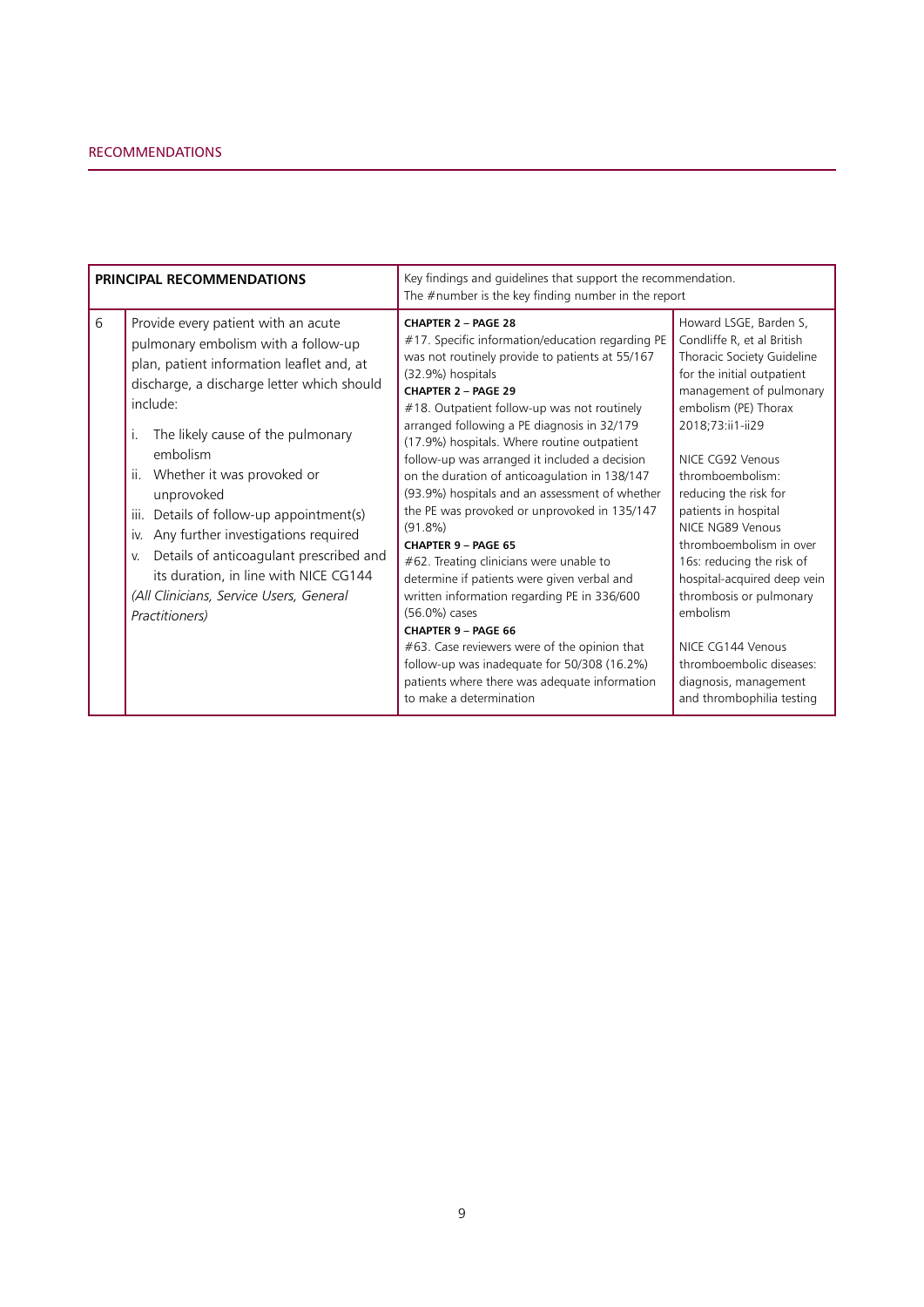| <b>ADDITIONAL RECOMMENDATIONS</b> |                                                                                                                                                                                                                                                                                                                                                                               | Key findings and guidelines that support the recommendation.<br>The $#$ number is the key finding number in the report                                                                                                                                     |                                                                                                                                                                                                                                  |  |
|-----------------------------------|-------------------------------------------------------------------------------------------------------------------------------------------------------------------------------------------------------------------------------------------------------------------------------------------------------------------------------------------------------------------------------|------------------------------------------------------------------------------------------------------------------------------------------------------------------------------------------------------------------------------------------------------------|----------------------------------------------------------------------------------------------------------------------------------------------------------------------------------------------------------------------------------|--|
| $\overline{7}$                    | Calculate the clinical probability of<br>pulmonary embolism in all patients<br>presenting to hospital with a suspected<br>new diagnosis of pulmonary embolism<br>using a validated score, such as the 'Wells'<br>Score'. Record the score in the clinical<br>notes. This is in line with NICE CG144.<br>(Clinicians, particularly Emergency and<br>Acute Medicine Physicians) | CHAPTER 4 - PAGE 39<br>#30. A PE clinical probability score was<br>documented in the notes for only 80/407<br>(19.7%) cases where the patient presented with<br>symptoms of PE                                                                             | NICE CG144 Venous<br>thromboembolic diseases:<br>diagnosis, management and<br>thrombophilia testing<br>Thromboembolic Disease<br>in Pregnancy and the<br>Puerperium: Acute<br>Management. Green-top<br>Guideline No. 37b J. 2015 |  |
| 8                                 | Ensure there are hospital protocols/<br>guidance for assessing the severity of<br>pulmonary embolism soon after diagnostic<br>confirmation. Include timely access to<br>point of care ultrasonography (POCUS)/<br>echocardiography and measuring<br>biomarkers like troponin and BNP<br>(Hospital Executive Board)                                                            | <b>CHAPTER 2 - PAGE 20</b><br>#3. A policy/guideline for the assessment of the<br>severity of PE was provided at 144/179 (80.4%)<br>hospitals. In 128/142 (90.1%) hospitals severity<br>assessment was based on a validated scoring<br>system such as PESI |                                                                                                                                                                                                                                  |  |
| 9                                 | Ensure there is a robust system in place to<br>alert the clinician who requested a CTPA<br>or V/Q scan or V/Q SPECT scan of any<br>amendments or updates to the report.<br>This in line with the Royal College of<br>Radiologist's communication standards for<br>radiology reports 2016.<br>(Clinical Lead for Radiology)                                                    | <b>CHAPTER 2 - PAGE 23</b><br>#8. A radiology report alteration alert system<br>had been implemented in 132/169 (78.1%)<br>hospitals                                                                                                                       | Royal College of Radiologist's<br>communication standards<br>for radiology reports 2016                                                                                                                                          |  |
| 10                                | Develop and document a monitoring and<br>treatment escalation plan for, and with, all<br>patients diagnosed with acute pulmonary<br>embolism. Any reason for not doing so<br>should also be documented in the case<br>notes.<br>(All Clinicians, Clinical Directors)                                                                                                          | <b>CHAPTER 8 - PAGE 60</b><br>#55. There was no evidence of a treatment<br>escalation plan in 211/386 (54.7%) patients                                                                                                                                     |                                                                                                                                                                                                                                  |  |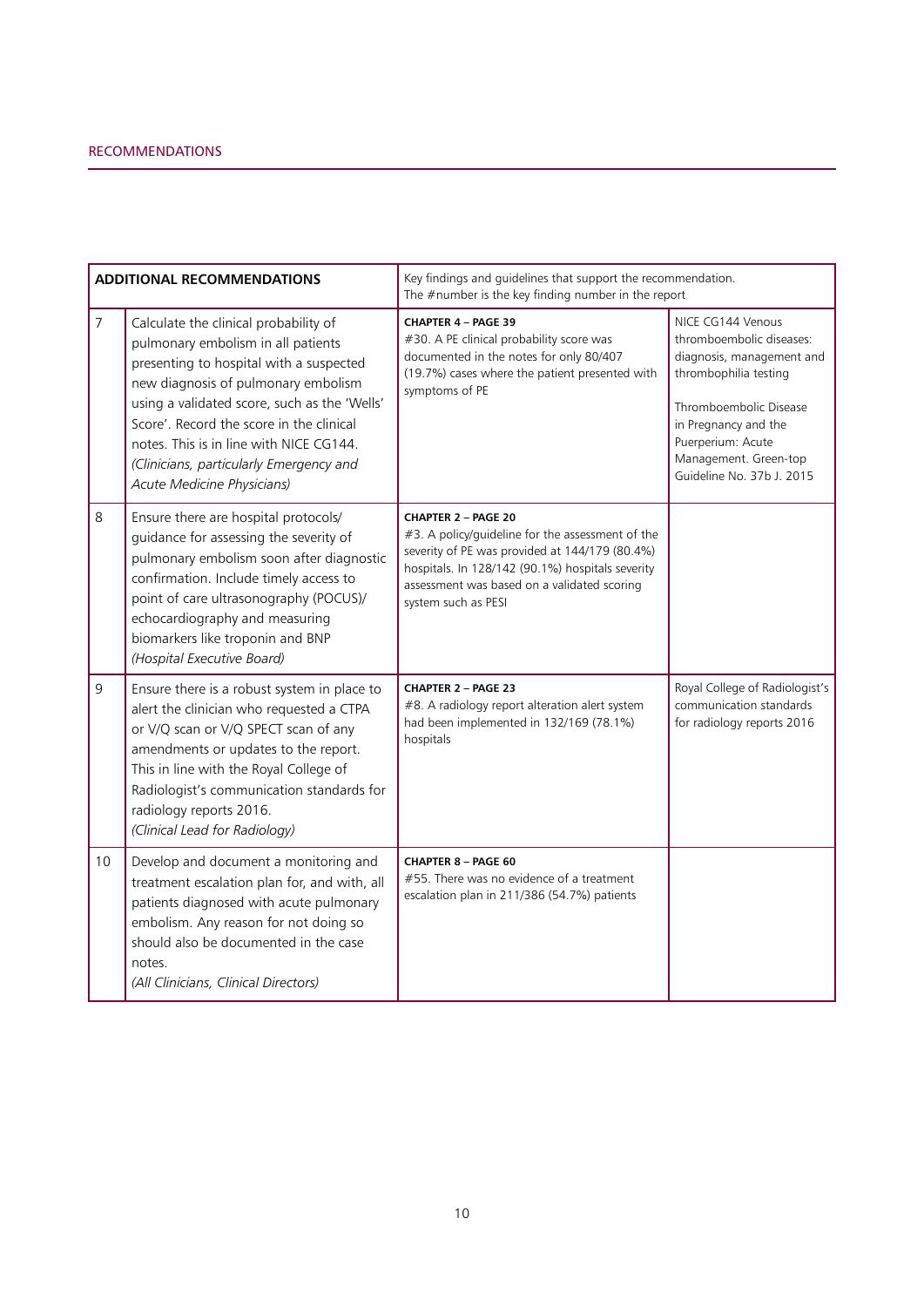| <b>ADDITIONAL RECOMMENDATIONS</b> |                                                                                                                                                                                                                                                                                                                                                                                                                                                        | Key findings and guidelines that support the recommendation.<br>The $#$ number is the key finding number in the report                                                                                                                                                                                                                                                                                                                                                                                                                                                                                                                                                                                                                                                                                                                                                                                                                                                                                                                                                                                                                                                                                                                                                                                                                                                                                                                                                                                                                                                                          |                                                                                                                                                                                                                  |  |
|-----------------------------------|--------------------------------------------------------------------------------------------------------------------------------------------------------------------------------------------------------------------------------------------------------------------------------------------------------------------------------------------------------------------------------------------------------------------------------------------------------|-------------------------------------------------------------------------------------------------------------------------------------------------------------------------------------------------------------------------------------------------------------------------------------------------------------------------------------------------------------------------------------------------------------------------------------------------------------------------------------------------------------------------------------------------------------------------------------------------------------------------------------------------------------------------------------------------------------------------------------------------------------------------------------------------------------------------------------------------------------------------------------------------------------------------------------------------------------------------------------------------------------------------------------------------------------------------------------------------------------------------------------------------------------------------------------------------------------------------------------------------------------------------------------------------------------------------------------------------------------------------------------------------------------------------------------------------------------------------------------------------------------------------------------------------------------------------------------------------|------------------------------------------------------------------------------------------------------------------------------------------------------------------------------------------------------------------|--|
| 11                                | Document whether the inferior vena cava<br>(IVC) filter inserted into a patient with<br>pulmonary embolism is intended to be<br>permanent or temporary. Temporary filters<br>should have a retrieval date booked at<br>the time of insertion and have a fail-safe<br>tracking system to ensure the filter is<br>removed, unless this becomes clinically<br>inappropriate. This is in line with MHRA<br>2013 guidance.<br>(Interventional Radiologists) | <b>CHAPTER 2 - PAGE 27</b><br>#13. For hospitals with an IR department<br>only 63/118 (53.3%) could identify how many<br>temporary IVC filters were placed in 2017 and<br>66/118 (55.9%) for permanent filters                                                                                                                                                                                                                                                                                                                                                                                                                                                                                                                                                                                                                                                                                                                                                                                                                                                                                                                                                                                                                                                                                                                                                                                                                                                                                                                                                                                  | Medicines and Healthcare<br>products Regulatory<br>Agency Device Alert.<br>Retrievable inferior vena<br>cava (IVC) filters - serious<br>complications associated<br>with attempted IVC filter<br>retrieval. 2013 |  |
| 12                                | Ensure an ambulatory care pathway is<br>available 7 days a week, at all hospitals<br>where patients with an acute pulmonary<br>embolism present.<br>(Hospital Executive Boards, Clinical<br>Directors in the Emergency Department<br>and Acute Medicine, Quality Improvement<br>Lead)                                                                                                                                                                  | CHAPTER 2 - PAGE 23<br>#1. An ambulatory care centre was present in<br>157/189 (83.1%) hospitals and a further 19<br>without a designated centre had an ambulatory<br>care pathway that operated separately from<br>a specific centre, raising the total number of<br>hospitals with ambulatory care to 176/189<br>$(93.1\%)$<br><b>CHAPTER 2 - PAGE 23</b><br>#14. Ambulatory care centres were open 7 days/<br>week at 81/157 (51.6%) hospitals whilst 55/157<br>(35.0%) were only open on weekdays<br>CHAPTER 2 - PAGE 24<br>#16. A lack of capacity in ambulatory care that<br>sometimes resulted in patients being admitted<br>was reported from 24/142 (16.9%) hospitals with<br>a PE ambulatory care pathway<br>CHAPTER 4 - PAGE 37<br>#26. most common reason was the patient not<br>going to the GP or the emergency department<br>(61/91; 67.0%) although patients presented<br>throughout the week<br>CHAPTER 6 - PAGE 51<br>#42.77/474 (16.2%) patients who presented to<br>hospital with clinical suspicion of PE, were cared<br>for on an ambulatory care pathway for all or part<br>of their patient journey<br>CHAPTER 6 - PAGE 51<br>#43. Case reviewers were of the opinion that<br>a further 43/366 (11.7%) patients could have<br>benefitted from an ambulatory pathway<br>CHAPTER 7 - PAGE 54<br>#47. Retrospective calculation of PE severity by the<br>case reviewers identified 194 patients in the PESI<br>low-risk groups (Class I and II), 133 patients in the<br>intermediate risk group (Class III) and 162 patients<br>in the higher risk groups (Class IV and V) |                                                                                                                                                                                                                  |  |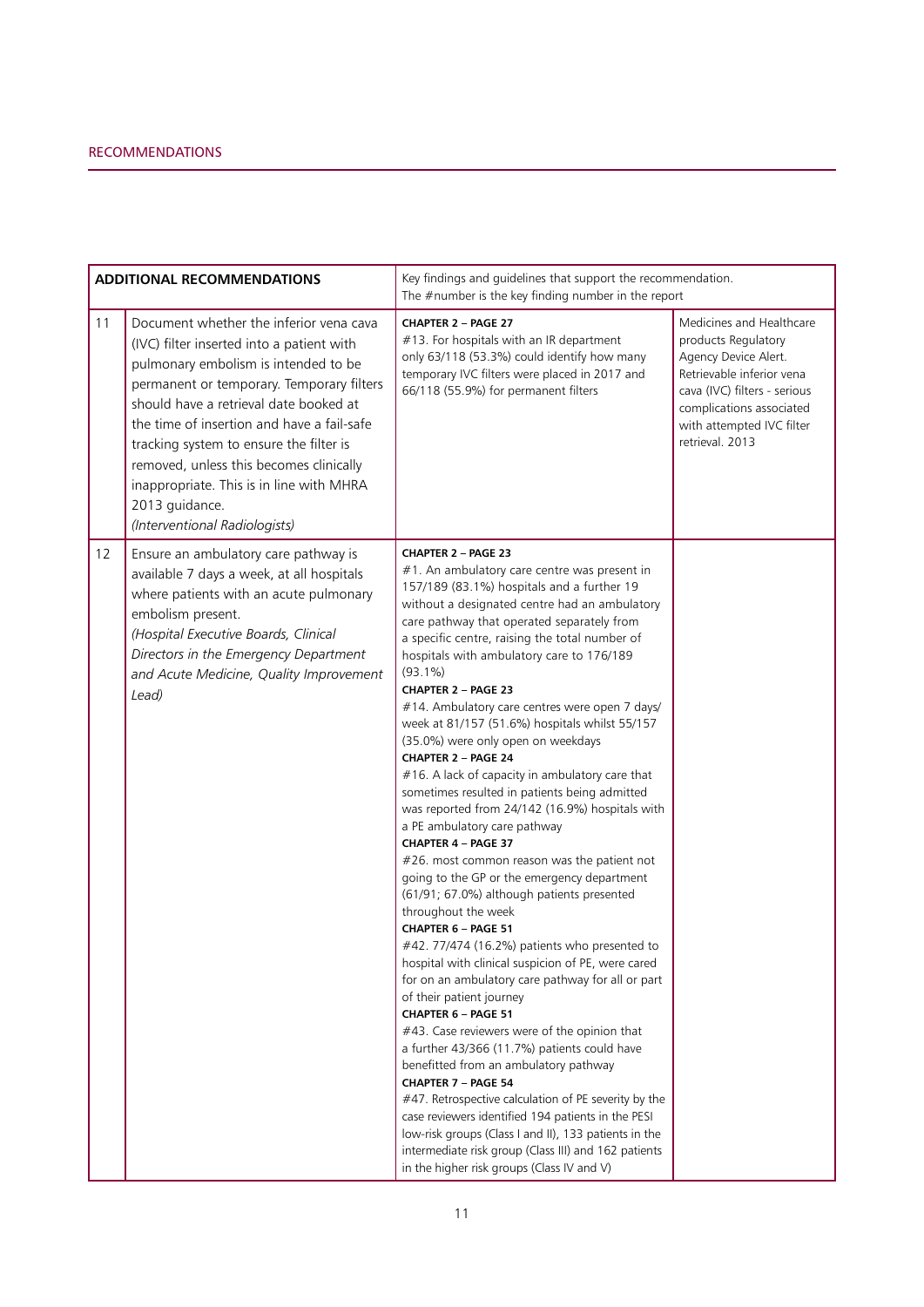| <b>ADDITIONAL RECOMMENDATIONS</b> |                                                                                                                                                                                                                                                                                                                                                                               | Key findings and guidelines that support the recommendation.<br>The $#$ number is the key finding number in the report                                                                                                                                                                                                                                                                                                                                                                                                                                                                                                                                                                                                                                                                            |                                                                                                                                                         |
|-----------------------------------|-------------------------------------------------------------------------------------------------------------------------------------------------------------------------------------------------------------------------------------------------------------------------------------------------------------------------------------------------------------------------------|---------------------------------------------------------------------------------------------------------------------------------------------------------------------------------------------------------------------------------------------------------------------------------------------------------------------------------------------------------------------------------------------------------------------------------------------------------------------------------------------------------------------------------------------------------------------------------------------------------------------------------------------------------------------------------------------------------------------------------------------------------------------------------------------------|---------------------------------------------------------------------------------------------------------------------------------------------------------|
| 13                                | Formalise pulmonary embolism treatment<br>networks for access to catheter-directed<br>thrombolysis, surgical embolectomy<br>or mechanical thrombectomy for the<br>treatment of patients with pulmonary<br>embolism who either fail to improve or<br>have absolute contraindications to systemic<br>thrombolysis.<br>(Hospital Executive Boards, Commissioners,<br>Clinicians) | <b>CHAPTER 2 - PAGE 26</b><br>#10. Catheter-directed thrombolysis was<br>unavailable on-site or off-site in 60/168<br>(35.7%) hospitals. In 80/156 (51.3%) hospitals<br>and 60/166 (36.1%) hospitals, mechanical<br>thrombectomy and surgical embolectomy were<br>not treatment options<br><b>CHAPTER 2 - PAGE 26</b><br>#11. Surgical embolectomy for PE was available<br>on-site in 24/174 (13.8%) hospitals with a<br>further 90/174 (51.7%) having off-site access to<br>this treatment<br><b>CHAPTER 2 - PAGE 26</b><br>#12. In those hospitals with off-site access<br>to surgical embolectomy this was formalised<br>in a service agreement or a formal network<br>in 16 hospitals (16/75; 21.3%). The most<br>common situation was for this to be an ad-hoc<br>arrangement (42/81; 51.9%) | NICE IPG 523 - Ultrasound-<br>enhanced, catheter-directed<br>thrombolysis for deep vein<br>thrombosis interventional<br>procedures guidance<br>(IPG523) |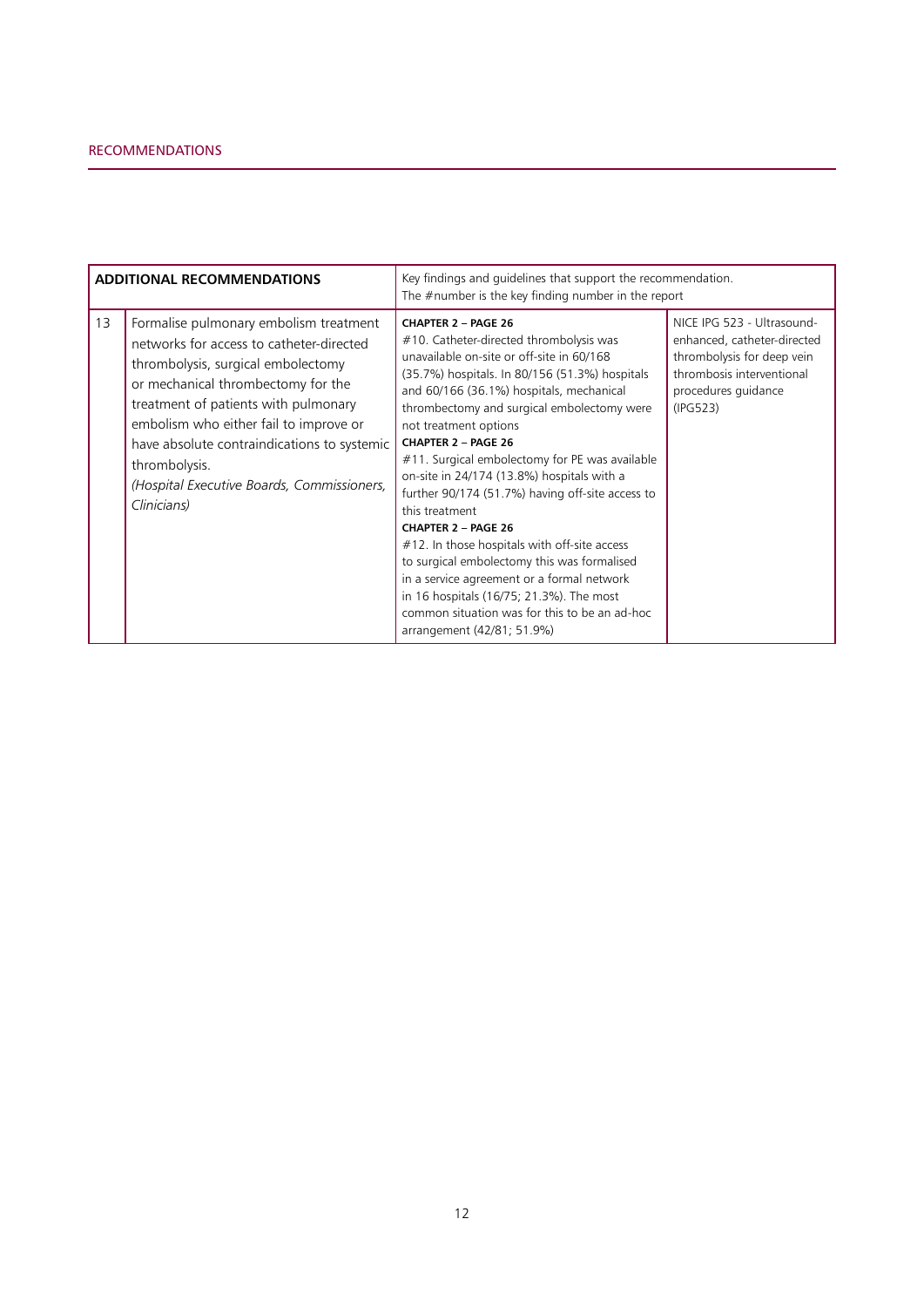# 1

## Method and data returns

#### **Study Advisory Group (SAG)**

A multidisciplinary group of clinicians in: cardiology, acute medicine, critical care, emergency medicine, cardiothoracic surgery, radiology, trauma and orthopaedics, respiratory medicine, anaesthetics, general practice, specialist nursing, pharmacy and lay/patient representatives. This group steered the study from design to completion.

#### **Study aim**

To identify and explore avoidable and remediable factors in the process of care for patients diagnosed with pulmonary embolism (PE), both as an inpatient and those on an ambulatory care pathway.

#### **Objectives**

The SAG identified a number of objectives that would address the primary aim of the study, these included:

- Risk assessment and prevention of venous thromboembolism
- • Availability, timeliness and quality of diagnostic assessment
- Risk stratification and treatment
- • Appropriate patient selection and application of ambulatory care
- Management of high-risk patients and escalation decisions
- Organisational aspects of care delivery for ambulatory and inpatient pathways

#### **Study population and case ascertainment**

#### *Inclusion criteria*

- All patients aged 16 years and older who presented to hospital with symptoms of a PE or who developed PE as an inpatient (using ICD10 codes I26.0 and I26.9) between 1st July 2017 and 31st August 2017 inclusive
- Ambulatory care/same day emergency patients and patients admitted to hospital were included in the study

Selection of patients into the study was biased towards those more likely to have a severe PE. This was done by dividing patients into 3 categories and where the number of cases allowed, two patients from each category were included per hospital:

- 1) Primary coding diagnosis of PE with a length of stay ≤ 3 days
- 2) Any coding of PE with a length of stay  $>$  3 days
- 3) Primary coding diagnosis of PE, admitted to critical care and/or who died with any length of stay

#### **Hospital participation**

National Health Service hospitals in England, Scotland, Wales and Northern Ireland were expected to participate as well as public hospitals in the Isle of Man, Guernsey and Jersey. Within each hospital, a named contact, referred to as the NCEPOD Local Reporter, acted as a link between NCEPOD and the hospital staff, facilitating case identification, dissemination of questionnaires and data collation.

#### **Data collection**

#### *Spreadsheet*

A pre-set spreadsheet was provided to every Local Reporter to identify all patients meeting the study criteria during the defined time period. From this initial cohort the sampling for inclusion into the study took place.

#### *Questionnaires*

Two questionnaires were used to collect data for this study: a clinician questionnaire for each patient and an organisational questionnaire for each participating hospital.

#### *Clinician questionnaire*

This questionnaire was sent to the named consultant caring for the patient at the time of their inpatient/ambulatory care discharge. Information was requested on the patient's presenting features/comorbid conditions, previous hospital attendances, initial management, investigations, escalation in care and follow-up.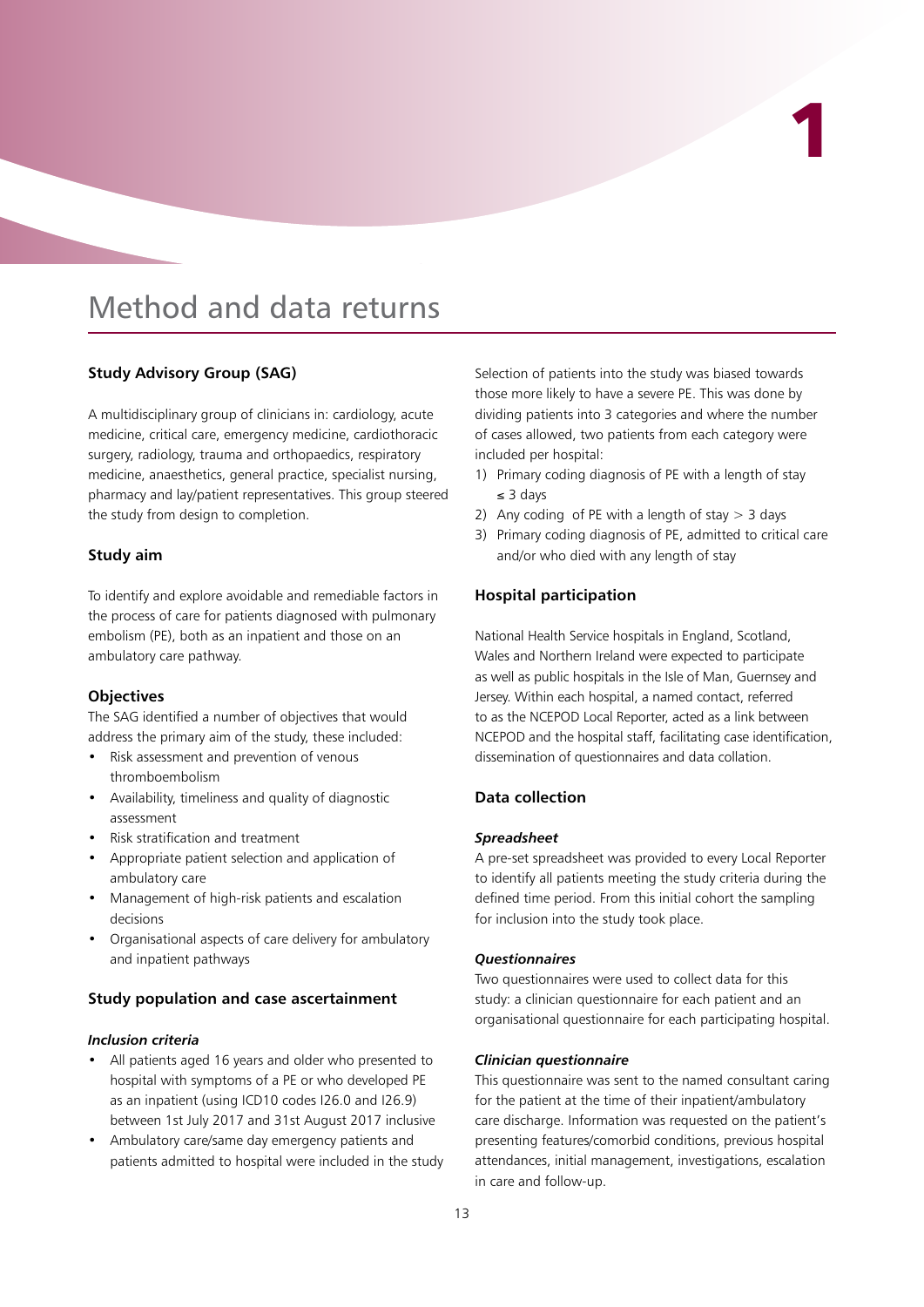#### *Organisational questionnaire*

The data requested in this questionnaire included information on ambulatory care provision for patients with PE, guidelines and standard operating procedures relevant to the care of patients with PE and availability of specific investigations and interventions.

#### **Case notes**

Copies of case note extracts were requested for peer review:

- • General practitioner referral letter
- Ambulance service Patient Report Form/notes
- All inpatient annotations/medical notes/nursing notes
- • Ambulatory care notes
- Emergency department clerking proforma/records
- Venous thromboembolism proformas
- • Critical care notes/charts
- Microbiology reports
- Haematology/biochemistry results
- • Blood gas reports
- • Operation/procedure notes
- Radiology investigation reports
- • Observation charts
- Fluid balance charts
- • Drug charts including anticoagulation charts
- • Consent forms
- • Do not attempt cardiopulmonary resuscitation forms
- • Treatment escalation forms
- • Discharge letter/summary
- Medical/nursing notes for any follow-up appointments or readmissions for the 6 months post-discharge

#### *Peer review of the case notes and questionnaire data*

A multidisciplinary group of case reviewers comprising consultants, trainees and clinical nurse specialists from: cardiology, anaesthesia, intensive care medicine, acute medicine, emergency medicine, respiratory medicine, neurosurgery and radiology was recruited to peer review the case notes and associated clinician questionnaires.

Questionnaires and case notes had all patient identifiers removed by the non-clinical staff at NCEPOD before being presented to the group. Each set of case notes was reviewed by at least one reviewer within a small multidisciplinary

meeting using a semi-structured electronic questionnaire. At regular intervals throughout the meeting the Chair allowed a period of discussion for each reviewer to summarise their cases and ask for opinions from other specialties or raise aspects of the case for discussion.

The grading system below was used by the case reviewers to grade the overall care each patient received:

- **Good practice:** A standard that you would accept from yourself, your trainees and your institution
- **Room for improvement:** Aspects of **clinical** care that could have been better
- **Room for improvement:** Aspects of **organisational** care that could have been better
- **Room for improvement:** Aspects of both **clinical and organisational** care that could have been better
- Less than satisfactory: Several aspects of clinical and/ or organisational care that were well below that you would accept from yourself, your trainees and your institution
- • **Insufficient data:** Insufficient information submitted to NCEPOD to assess the quality of care

#### **Information governance**

All data received and handled by NCEPOD comply with all relevant national requirements, including the General Data Protection Regulation 2016 (Z5442652), Section 251 of the NHS Act 2006 (PIAG 4-08(b)/2003, App No 007), PBPP (1718-0328) and the Code of Practice on Confidential Information.

Each patient was given a unique NCEPOD number. The data from all paper questionnaires received were electronically scanned into a pre-set database. All electronic questionnaires were submitted through a dedicated online application. Prior to any analysis taking place, the data were cleaned to ensure that there were no duplicate records and that erroneous data had not been entered. Any fields that contained data that could not be validated were removed.

#### **Data analysis**

Following cleaning of the quantitative data, descriptive data summaries were produced.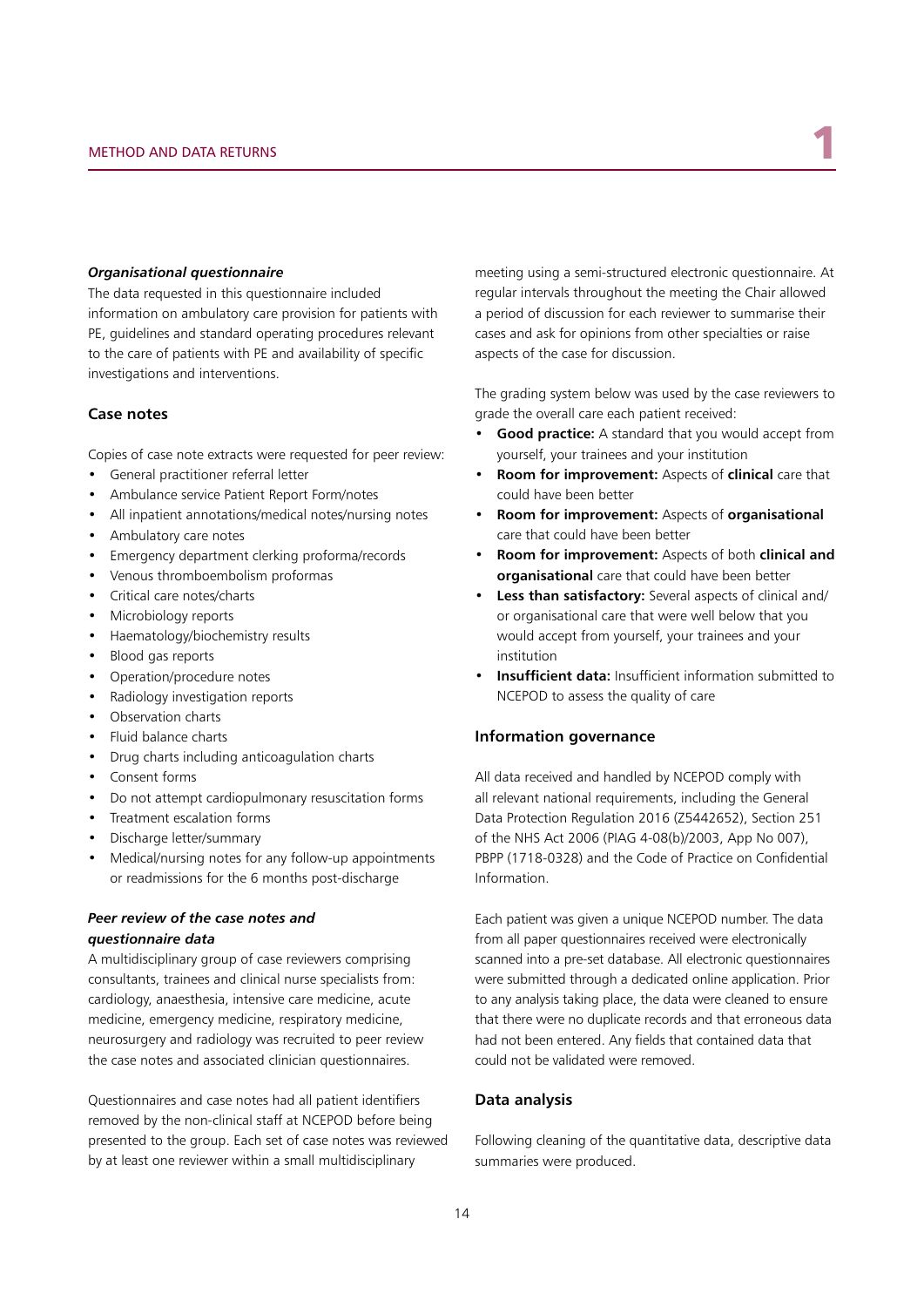Qualitative data collected from the case reviewers' opinions and free text answers in the clinician questionnaires were coded, where applicable, according to content to allow quantitative analysis. The data were reviewed by NCEPOD Clinical Co-ordinators, a Clinical Researcher and Researcher to identify the nature and frequency of recurring themes.

Case studies have been used throughout this report to illustrate particular themes.

The findings of the report were reviewed by the Study Advisory Group, Case Reviewers, NCEPOD Steering Group including Clinical Co-ordinators, Trustees and Lay Representatives prior to publication.

#### **Data returns**

#### *Clinical data*

In total 10,239 patients were identified as meeting the study inclusion criteria (Figure 1.1). Up to six patients per hospital was selected in accordance with the sampling criteria defined above. This resulted in 1,318 patients being included in the initial sample. 259 patients were excluded as they did not appear to have had a diagnosis of PE (mainly on review of the case notes). Of the remaining sample of 1,059 patients, 766 completed clinician questionnaires were returned and 526 sets of notes were included in the peer reviewed by the case reviewers.



**Figure 1.1 Data returns**

Table 1.1 shows the types of patient, in terms of outcome, length of stay and diagnosed position of PE whose cases were reviewed by the case reviewers, compared to the overall dataset (all patients). This demonstrates the bias of the peer review sample towards patients who had a worse outcome/longer length of stay.

#### **Organisational data**

Organisational questionnaires were returned from 189/218 (86.7%) hospitals.

|                                              | Admitted – length of stay $\leq$ 3 days |                                   | Admitted – length of stay $>$ 3days |                                   |              |
|----------------------------------------------|-----------------------------------------|-----------------------------------|-------------------------------------|-----------------------------------|--------------|
| Primary diagnosis of<br>pulmonary embolism   | <b>Alive</b>                            | Died/admitted<br>to critical care | <b>Alive</b>                        | Died/admitted<br>to critical care | <b>Total</b> |
| All patients                                 | 3,157 (60.2%)                           | $114(2.2\%)$                      | 1,743 (33.2)                        | 229 (4.4%)                        | 5,243        |
| Selected for peer review                     | 184 (43.4)                              | $23(5.4\%)$                       | 170 (40.1%)                         | 47 (11.1%)                        | 424          |
| Other primary<br>diagnosis<br>(inpatient PE) | <b>Alive</b>                            | Died/admitted<br>to critical care | <b>Alive</b>                        | Died/admitted<br>to critical care | <b>Total</b> |
| All patients                                 | 1,789 (42.3%)                           | 130 (3.1%)                        | 1,801 (42.6%)                       | 507 (12.0%)                       | 4,227        |
| Selected for peer review                     | 0                                       | $\Omega$                          | 71 (69.6%)                          | 31 (30.4%)                        | 102          |

#### **Table 1.1 Patients included into the study sample**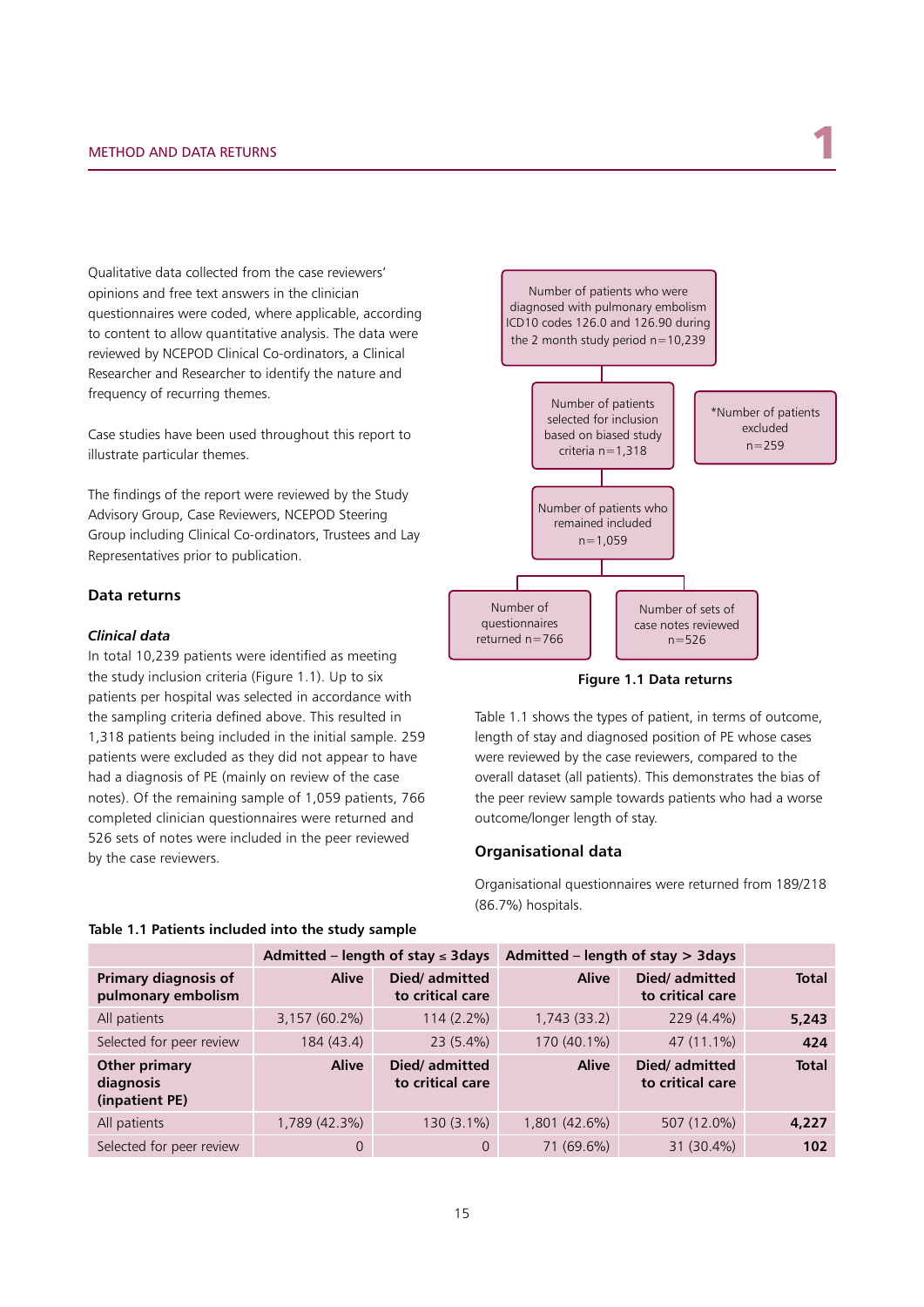## References

- 1. Kumar DR, Hanlin E, Glurich I, et al. "Virchow's contribution to the understanding of thrombosis and cellular biology". Clinical Medicine & Research 2010. 8 (3–4): 168-172
- 2. House of Commons Health Committee Report. The Prevention of Venous Thromboembolism in Hospitalised Patients. 2005 https://publications.parliament.uk/pa/ cm200405/cmselect/cmhealth/99/99.pdf
- 3. Nicolaides AN, Breddin HK, Fareed J, et al. Prevention of venous thromboembolism. International Consensus Statement. Guidelines compiled in accordance with the scientific evidence. Int Angiol 2001; 20: 1–37
- 4. Venous Thromboembolism Prevention A Guide for Delivering the CQUIN Goal. 2010. http://www. kingsthrombosiscentre.org.uk/kings/Delivering%20 the%20CQUIN%20Goal\_2ndEdition\_LR.pdf
- 5. National Institute for Health and Care Excellence (NICE) guidance. NICE Clinical Guidance CG144. Venous thromboembolic diseases: diagnosis, management and thrombophilia testing. 2012. https://www.nice.org.uk/ guidance/cg144/resources/venous-thromboembolicdiseases-diagnosis-management-and-thrombophiliatesting-pdf-35109570835141
- 6. Howard LSGE, Barden S, Condliffe R, et al. British Thoracic Society Guideline for the initial outpatient management of pulmonary embolism (PE). Thorax 2018;73:ii1-ii29
- 7. Yoo HHB, Nunes-Nogueira VS, Fortes Villas Boas PJ, et al. Outpatient versus inpatient treatment for acute pulmonary embolism (Review). Cochrane Database of Systematic Reviews2019, Issue 3. Art. No.: CD010019. DOI: 10.1002/14651858.CD010019.pub3
- 8. National Institute for Health and Care Excellence (NICE) Quality Standard. NICE QS29 for the diagnosis and management of venous thromboembolism. 2013 https://www.nice.org.uk/guidance/qs29/resources/ venous-thromboembolism-in-adults-diagnosis-andmanagement-pdf-2098554175429
- 9. Scottish Intercollegiate Guidelines Network. SIGN 122. Prevention and management of venous thromboembolism. A national clinical guideline. 2010. https://www.sign.ac.uk/assets/sign122.pdf
- 10. Konstantinides SV, Torbicki A, Agnelli G et al. European Society of Cardiology Guidelines on the diagnosis and management of acute pulmonary embolism. European Heart Journal 2014; 35: 3033–3080 https://academic. oup.com/eurheartj/article/35/43/3033/503581
- 11. Jaff MR, McMurtry MS, Archer SL, et al. Management of massive and submassive pulmonary embolism, iliofemoral deep vein thrombosis, and chronic thromboembolic pulmonary hypertension: a scientific statement from the American Heart Association. Circulation. 2011. Apr 26;123(16):1788-1830
- 12. Raja AS, Greenberg JO, Qaseem A, et al. Evaluation of patients with suspected acute Pulmonary Embolism: Best Practice Advice from the Clinical Guidelines Committee of the American College of Physicians. *Ann Intern Med. 2015 Nov 3;163(9)*:701-11
- 13. Kearon C, Akl EA, Ornelas J, et al. Antithrombotic Therapy for VTE Disease: CHEST Guideline and Expert Panel Report. Chest. 2016;149(2):315-352